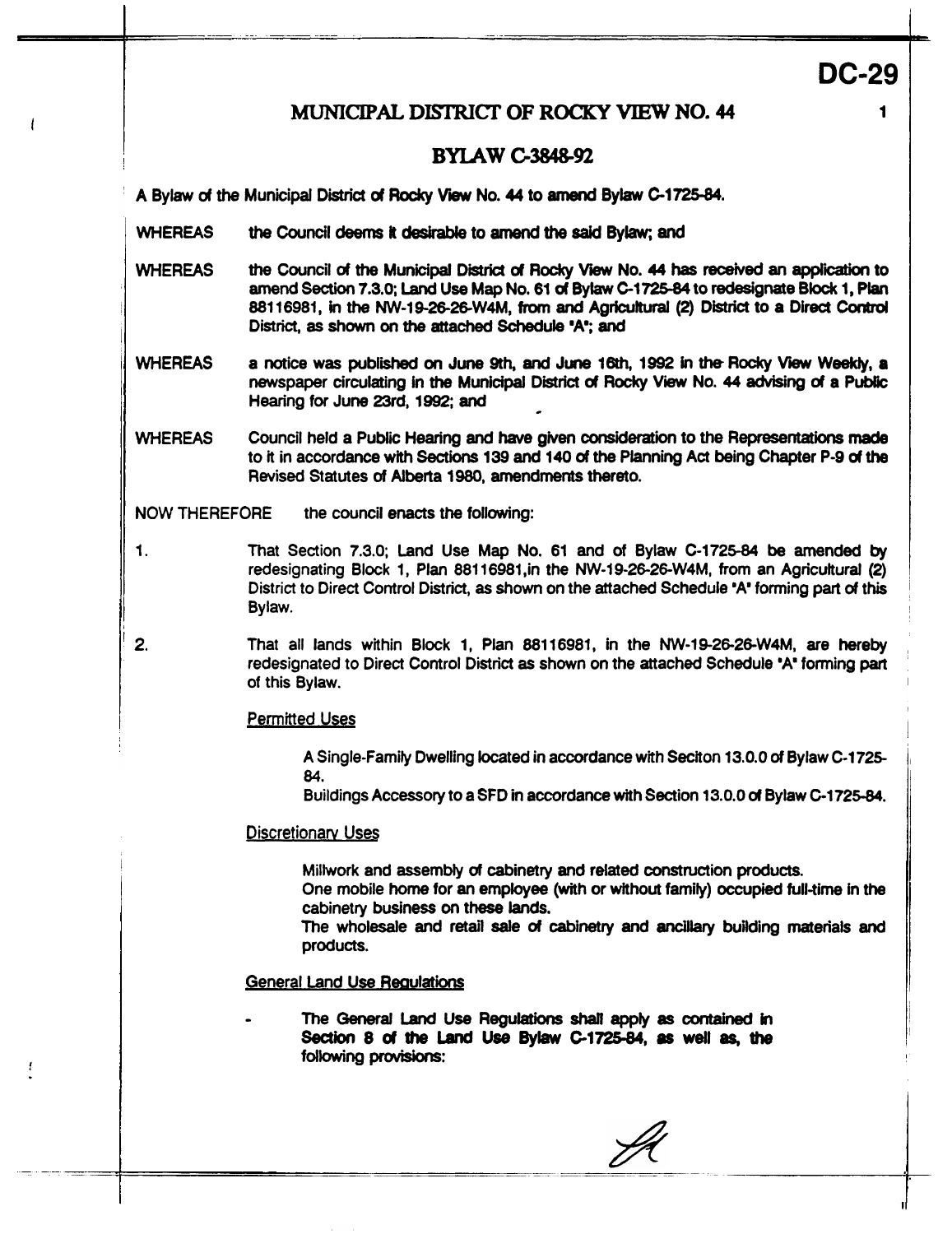# MUNICIPAL **DISTRICT OF ROCKY** VIEW **NO. 44**

## **BYLAWC.3848-92**

A Development Permit is required for all Discretionary Uses and the Municipal **Planning commission shall** *consider* **and decide** *on* **applications** for *oevelopment*  **Permits.** 

Minimum **Reauirements (for** buildings, **parking, and** *starage):* 

- **Mea of site:**  - **3.6** hectares **(8.9 acreS)**
- *<sup>0</sup>*Front yard (measured from **the neatest** limits *d* **adjacent notth-gouth Road**  *Allowance):* 
	- *60* **metres (196.85** ft.)
- Rear yard: - 23 metres (72.18 ft.)

Side **yard:** 

- Municipal Road 45 metres (147.64 h)
- Other 15 metres (49.21 ft.)

#### Maximum Reauirements

For the **millwork** and **sales** buldings - *800* sq. metres (861 1.41 **sq.R.)**  Buildings ancillary to the residential uses - 112 metres **(1,205.6** *sq.* **ft.)**  - **Employees** - **10** 

### Landscaping, Security, Fire Prevention, Height, and Controlled Appearance

Landscaping, fencing, **berming,** height, visual screening, **site** design, **and** building materials **shall** be required by the **Municipal** Planning **comm through** the consideration of a Development **Permit** for *any* **development** *on* **the site,** 

Fire prevention measures are to be **provided** *to the* **satisfaction** *04* **the** Rocky Vi fire Chief and included in the Development **Permit** where **necessary.** 

#### **Parking**

A minimum **of** five (5) **viskor** parking **spaces Wall be supplied kr** addition for those required for residential purposes.

**3.** The **Bylaw** comes into *effect* **upon** the date **of** its third reading.

#### **FUe: 6119007**

First Reading passed in open Council, assembled in **the** City **of** Calgary, in **the Province of** Alberta, **this** 2nd day of June 1992, on a motion **by** Councillor Hall.

2

:ا ــ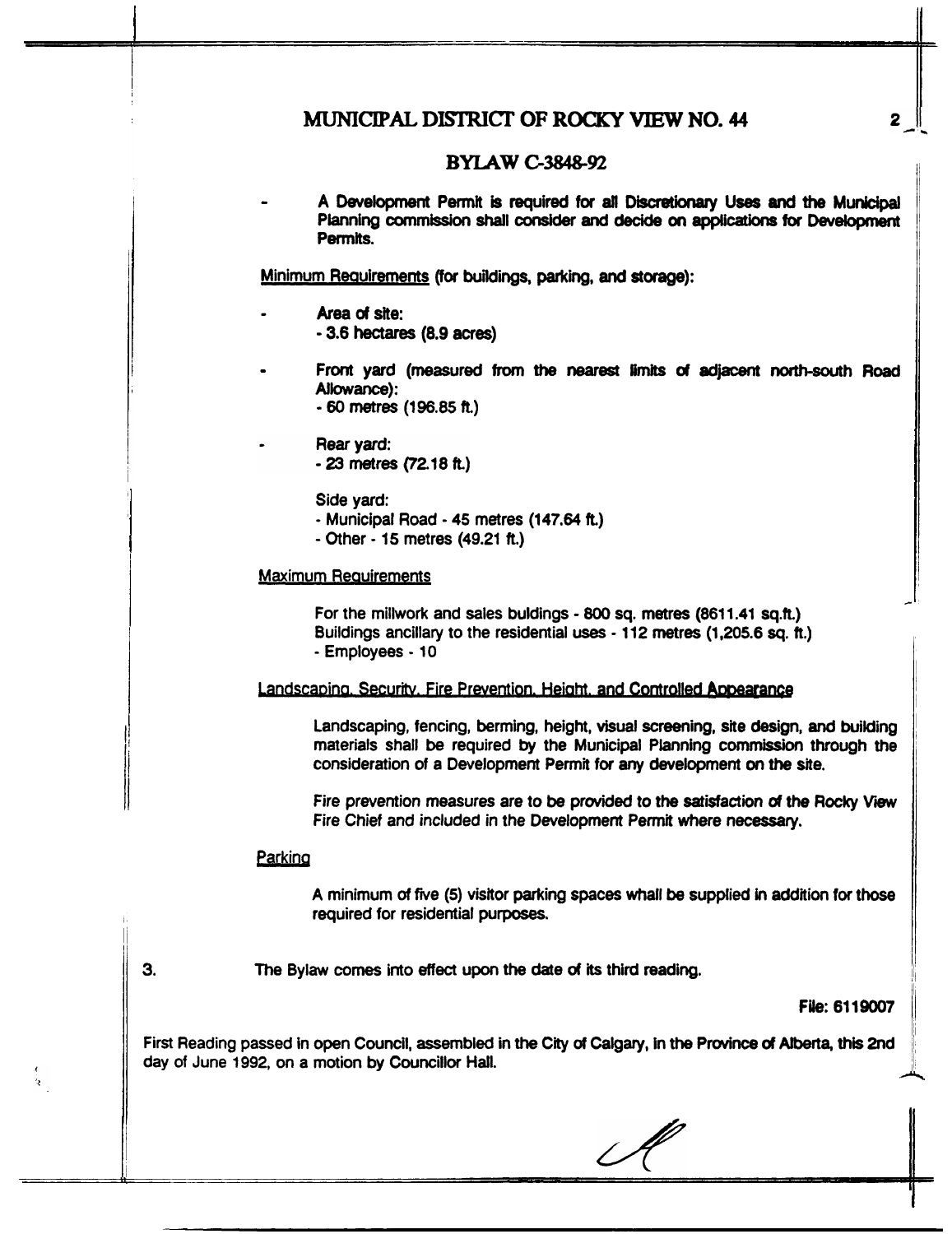# **MUNICIPAL DISTRICT OF ROCKY VIEW NO. 44**

### **BYIAWG3848-2**

**Second Reading** passed **in open Council, assembled in** the *City* **of** *Calgary,* **in the Plovince of Alberta,** this **23rd** *day* **of June 1992,** *on* **a motion by** *coundllor* **Wise.** 

**Third Reading** passed **in** *open* **Council, assemMed** in the *City at* **Calgary, k, the Province** *d* **Alberta, this 12th day of January 1993,** *on* **a** mation **by Councillar** *Anderson.* 

**REEVE OR DEPUTY REEVE** 

Lacence Schmatt

**At its meeting of June Brd, 1992 Mrs. Jorgensen moved that** *Staff apply* **to the** *Calgary* **Regional Pbnnkrg Commission for a site specific Regional Plan Amendment.** 

**3**